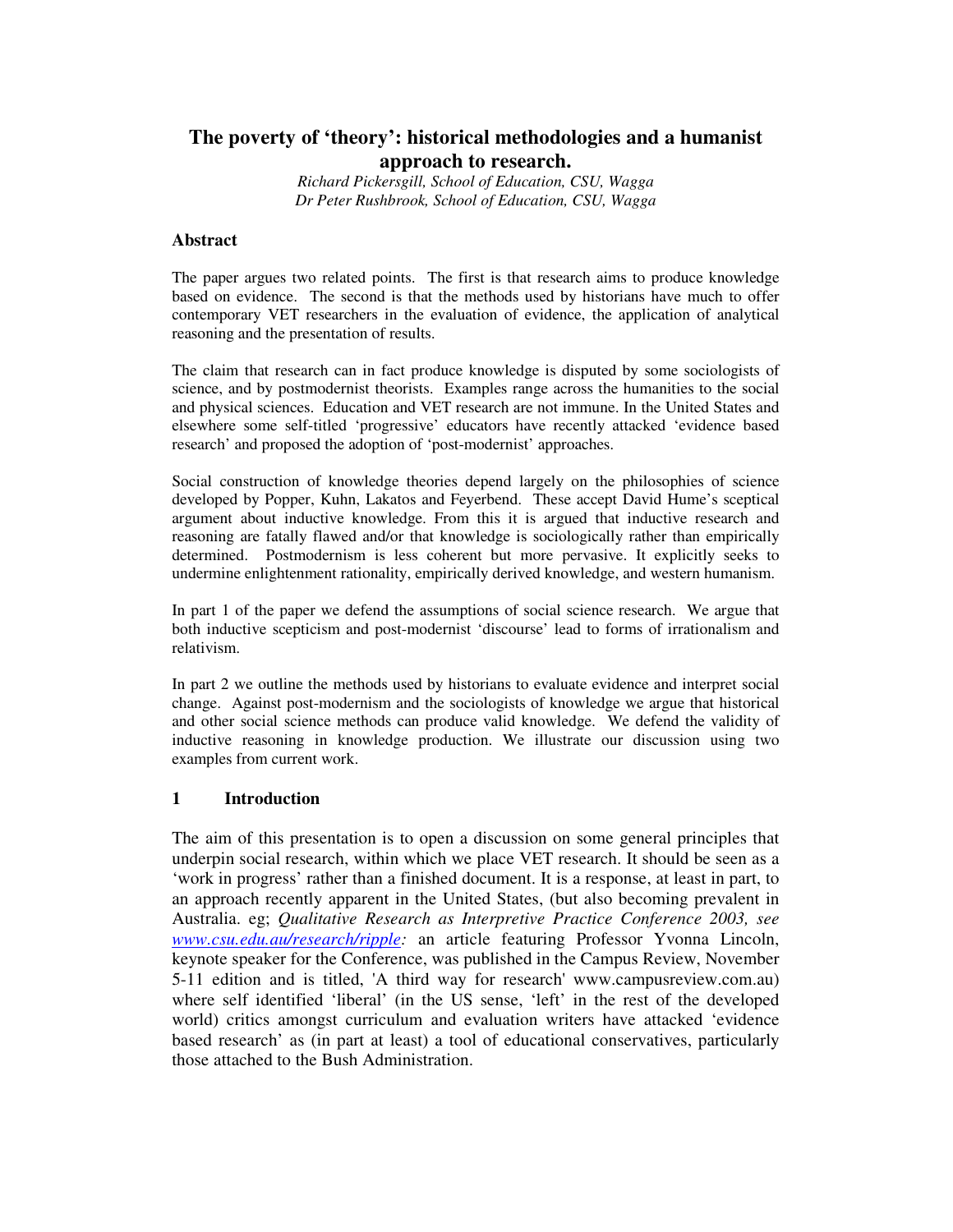In these debates, 'evidence based research' is generally identified with large scale sample surveys or other quantitative analyses of students/populations are used to justify politically conservative policies which disadvantage marginalised groups. To counter this, 'qualitative research' methods and programs (particularly that associated with 'action research methods') have been promoted as politically progressive. The attack on 'evidence based research' is, we argue, part of the 'linguistic turn' in the social sciences where the traditional claims of academic disciplines that they are engaged in the production of knowledge have been challenged. Radical forms of scepticism, frequently combined with even more radical anti-humanism, now seem to have escaped the quarantine of English departments and now pervade broad range of academic communities.

In contrast we argue two deceptively simple points. These are that purpose of research is to increase human knowledge, and that knowledge is derived from an engagement with the real, empirical world. Although particular methodologies used to produce knowledge and the uses to which knowledge is put may have social, political and moral consequences, these consequences are logically distinct from the status of knowledge itself. Culturally contingent belief systems may influence the direction, assumptions, limitations, interpretations and acceptance of the results of research activity, but belief systems, by definition and bitter historical experience, are not systems of knowledge. The distinction is that knowledge appeals to verification in the world, belief systems to subjectivity and prejudice.

The claim that research can in fact produce knowledge is disputed by some sociologists of science, and by postmodernist theorists. Examples range across the humanities to the social and physical sciences. Education and VET research are not immune. In the United States and elsewhere some self-titled 'progressive' educators have recently attacked 'evidence based research' and proposed the adoption of 'postmodernist' approaches.

Social construction of knowledge theories depend largely on the philosophies of science developed by Popper, Kuhn, Lakatos and Feyerbend. These accept David Hume's sceptical argument about inductive knowledge. From this it is argued that inductive research and reasoning are fatally flawed and/or that knowledge is sociologically rather than empirically determined. Postmodernism is less coherent but more pervasive. It explicitly seeks to undermine enlightenment rationality, empirically derived knowledge, and western humanism.

### **2 'Qualitative' versus 'quantitative' research debate**

• A reflection of the 'two cultures' – science and the humanities?

*What's the difference? Is it just 'numbers'?*

- Statistical inferences from large data-sets? [eg; regressions]
- What about simple enumeration / descriptive statistics? [Historians use trade statistics, population stats etc]
- What about content analysis of a number of 'qualitative' case studies?

Whatever the methodological rule(s) employed, the real issue is that valid inferences can be made. ie; the test for validity of both is the real world.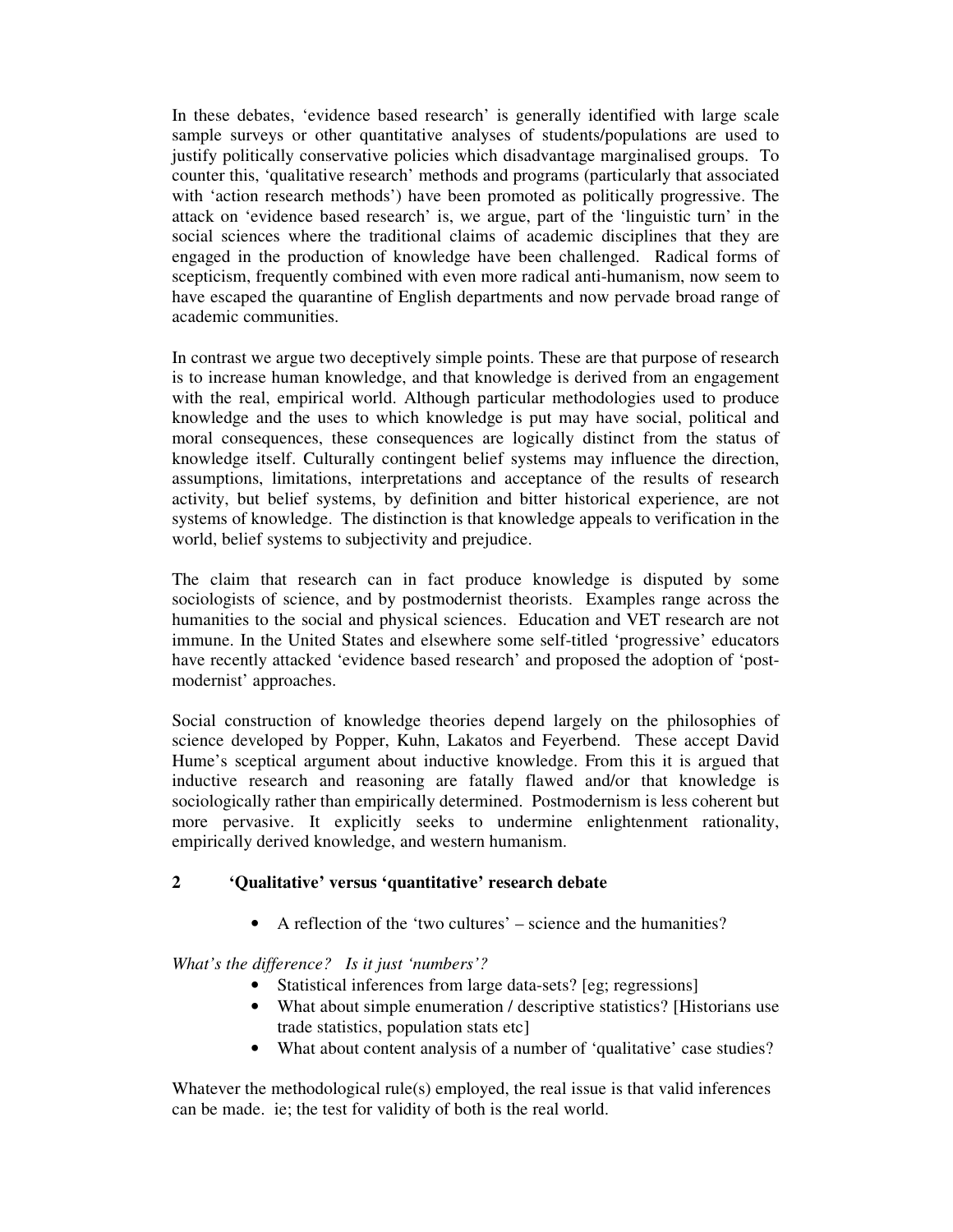## **3 Knowledge is 'objective' – it can be accessed by anyone**

- It is not 'subjective' inaccessible to others. Subjectivity just leads to
- Universal scepticism/solipsism; or
- Relativism, +where one subject's perspective is as 'true' as any other. [Nietzsche – there are only perspectives]

For historians, acceptance would mean David Irving's history is as valid as A.J.P Taylor's, just 'different'; Voodoo is just 'incommensurable' with science; and 'creationism' is as true as evolution.

Common sense would suggest to most that we know considerably more about the world than we did in the 16<sup>th</sup> century. However, forms of radical scepticism and relativism now argue

- Instead of knowledge we have 'knowledges'
- Instead of accumulation of knowledge we have an aggregation of 'knowledges' – often used to justify identity politics

## **4 Where does this come from?**

*Two identifiable sources.*

- 1 Modern irrationalism and/or the 'sociology knowledge' [Popper, Kuhn, Lakatos, Feyerbend]
- 2 'Post-modernist' 'discourses' [Foucault, Deleuze, Derrida, Lyotard, Lacan, Irigaray, Kristeva et.al]

# **5 Modern irrationalism**

Popper – 'falsification' is the test of a scientific theory [validation by deductive logic].

- Accepts Humean induction problem as unsolvable [ie; that propositions about the observed do not give valid reasons for propositions about the unobserved]
- observation statements 'theory laden' solved by 'falsification'
- statements about society lead to others in an infinite regress therefore historical knowledge is impossible.

# **6 Post modernist discourses**

Term used by Lyotard – not accepted by all. But to some degree all

- Adopt 'scepticism towards meta-narratives'
- Reject the 'Enlightenment project'
- Generally proclaim Nietzschian 'nothing but perspectives'
- Profoundly anti-humanist
- Consider knowledge a social/cultural construction; and

# And as a consequence are epistemologically and ethically relativist

# *Some examples from Post-modernist theory*

• 'history is fiction'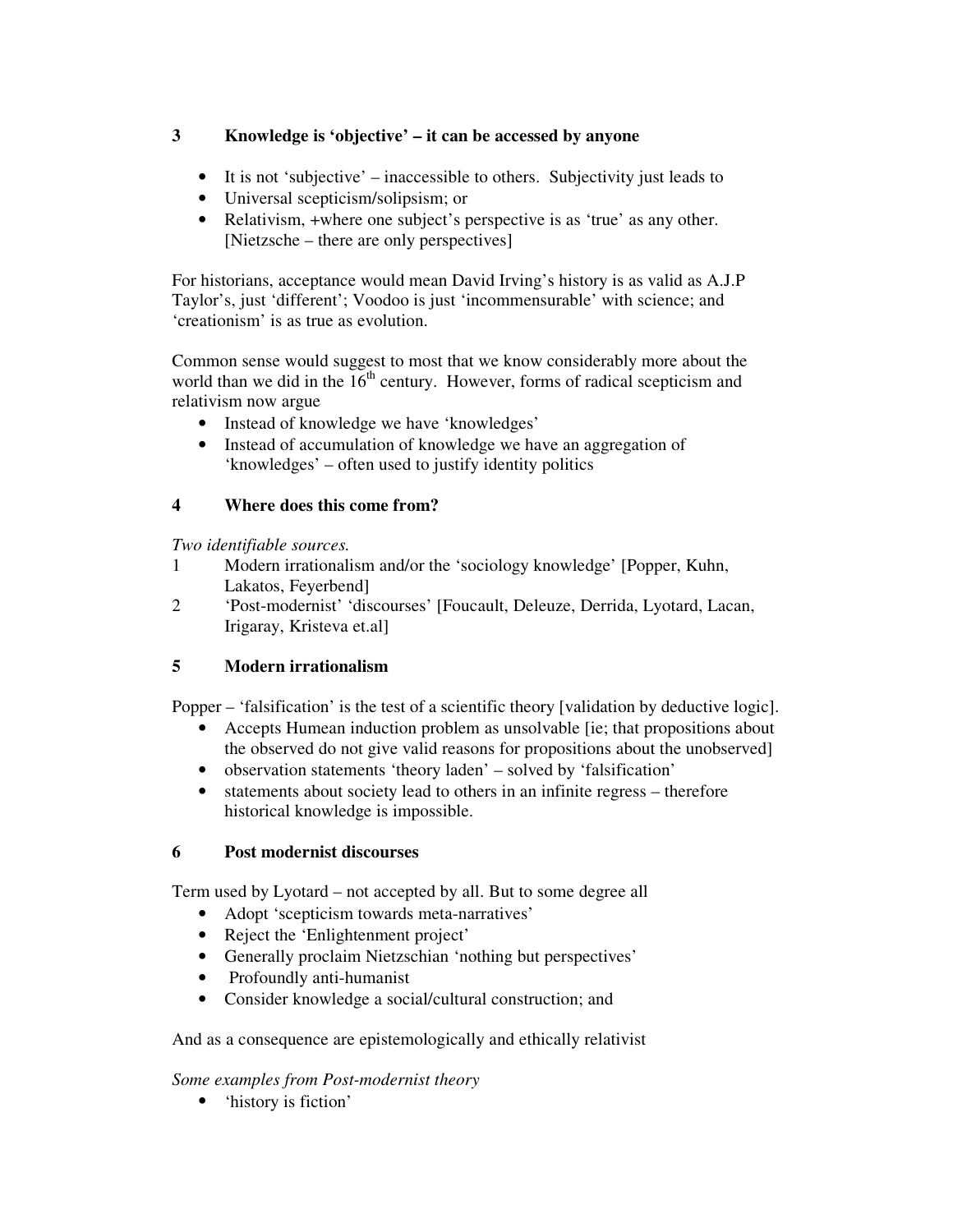- 'theory does not express, translate or serve to apply practice: it is practice'
- 'There is nothing outside the text'

#### *A Kuhnian explanation for this silliness?*

- Follows from 'romantic' rejection of modernism
- 'End of certainty' with relativity and quantum theories in the sciences
- Failure of Soviet Union and Marxism
- Post-war battle in the French intelligentsia post-war between Satre and Levi-**Strauss**

#### **7 Why reject it?**

*'Theorising about the social construction of reality won't help us find an effective treatment for AIDS or devise strategies for preventing global warming. Nor can we combat false ideas in history, sociology, economics and politics if we reject the notions of truth and falsity' [Sokal, 1996]*

#### *Some 'classic' post-modernist articles and statements*

'A simple criterion for science to qualify as postmodern is that it be free from any dependence on the concept of objective truth. By this criterion, for example, the complementarity interpretation of quantum physics due to Niels Bohr and the Copenhagen school is seen as postmodernist'. [Madsen and Madsen]

'the mathematical sciences, in the theory of wholes [*théorie des ensembles*], concern themselves with closed and open spaces ... They concern themselves very little with the question of the partially open, with wholes that are not clearly delineated [*ensembles flous*], with any analysis of the problem of borders [*bords*]. Irigaray in `Is the Subject of Science Sexed?'

... in order to be revolutionary, feminist theory cannot claim to describe what exists, or, "natural facts." Rather, feminist theories should be political tools, strategies for overcoming oppression in specific concrete situations. The goal, then, of feminist theory, should be to develop *strategic* theories -- not true theories, not false theories, but strategic theories [Kelly Oliver]

*Such statements beg for parody; for example*

Hamill, Graham. 1994. 'The epistemology of expurgation: Bacon and The Masculine Birth of Time.' In *Queering the Renaissance*, pp. 236-252, edited by Jonathan Goldberg. Durham, N.C.: Duke University Press.

Hayles, N. Katherine. 1992. 'Gender encoding in fluid mechanics: Masculine channels and feminine flows'. *Differences: A Journal of Feminist Cultural Studies* **4**(2): 16-44.

Lacan, Jacques. 'Of structure as an inmixing of an otherness prerequisite to any subject whatever'. In *The Languages of Criticism and the Sciences of*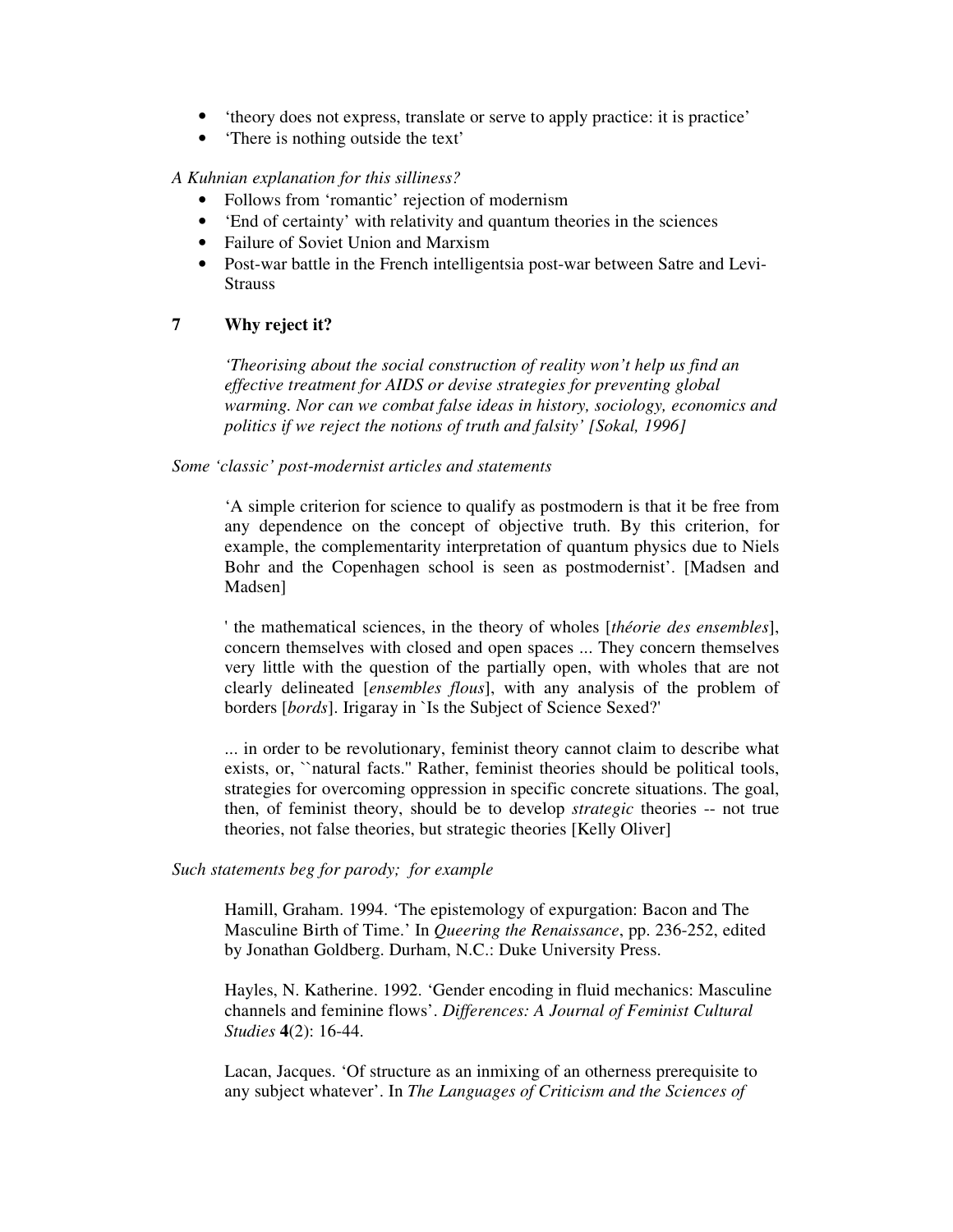*Man*, pp. 186-200, edited by Richard Macksey and Eugenio Donato. Baltimore: Johns Hopkins Press. 1970

Sokal, Alan D 'Transgressing the Boundaries: Towards a Transformative Hermeneutics of Quantum Gravity' , *Social Text* **#46/47**, pp. 217-252 (spring/summer 1996)

Actually only the last [Sokal] is a parody – the rest take themselves seriously, and of more concern, are taken seriously by others

## **8 The passing historical phase of postmodernism**

- romanticism re-invented
- suspect politics (dead white males)
- the linguistic turn (I missed it!)

#### *Its 'discourse'*

- signifiers and signified (word and its object)
- language as perception, not a reflection of reality
- death of the author: removing authorial privilege
- deconstructing text/intertextuality (cultural relativism)
- privileging 'presentism' over historicism
- dissolution of modernist/Enlightenment logic and empiricist methodologies
- removing privilege from canonical historical works
- history as literary production
- nihilistic

#### **9 The historian's response**

*'theoreticians of all kinds circle around the peaceful herds of historians as they graze on the rich pasture of their primary resources', - Eric Hobsbawn*

- Aspects of postmodernism are being assimilated by historians; for example challenging the idea of a unified historical subjects such as 'nation' and 'working class', or grand narratives such as progress and the industrial revolution)
- historians look more closely at their texts and multiple layers of meaning through discourse analysis etc.

Historians also take greater cognisance of their writing as a literary form

#### **10 The historical 'bottom line'**

- historians retain a preference for experience and observation: induction and the ideographic over deduction and the nomothetic
- historians retain an assumption that language is representational rather than self-referential (commonsense suggests it 'works' most of the time); that is, 'the truth is out there' and it can be accessed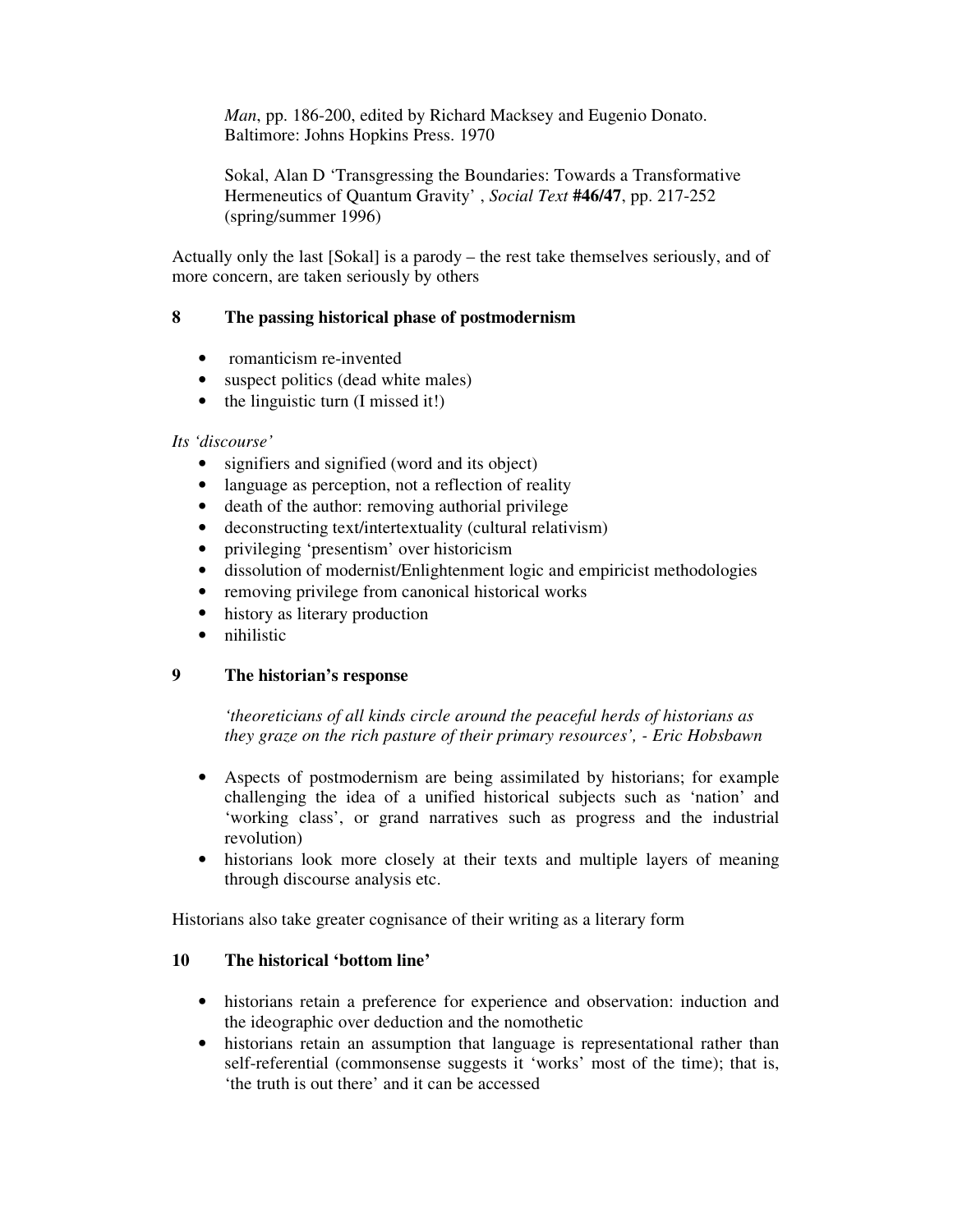- historians retain a sense of context: words and things are located in a specific time with real cultures and real social relations, and not just within 'other texts' (a 'historicist' approach rather than one located in the 'continuous present); historical 'mentalities' are accessible through regarding the past as another country
- historians retain a sense of modernist/ Enlightenment reason: explanation through assessing evidence and patterns of correlation of cause and consequence
- historians retain an open and eclectic canon of historical texts and methodologies
- and finally, historians believe in the existence of an observable 'objective' reality that can be accessed and represented in various ways, in spite of tits mediation through ideology, historical contingency, cultural boundedness, class, biography, ethnicity, sexual preference, gender, mentality, age, geography and …

### *Historical training: the Monash narrative tradition:*

- story telling (show don't tell): people live storied lives
- extended conversations through endnotes
- embedded theory
- beware the god of tidy theory
- plain English

## **11` Practising the bottom line**

- a question-driven than archive/document driven project
- key questions:
- How do we make history?
- How do we remember history?
- How do we forget history?
- How does history become heritage, tradition, or myth?

## *But first: what happened and why?*

- A quest to tell the story 'as it really was' (von Ranke) and to uncover historical witnesses 'in spite of themselves' (Bloch)
- Searching for context (secondary texts)
- Searching for documents (archival documentation)
- Searching for witnesses (oral history)
- Making sense of the evidence

## **12 Putting it together through narrative:**

- 'a single, coherent story, albeit with subplots (Stone, 1979).'
- 'some reason-giving account of why past actors did what they did (Roberts, 1996).'
- Socially contextualised explanation that moves beyond narrowly institutionally-based history to include consideration of the wider construction and evolution of forms of learning and knowledge (Holford, 1998)